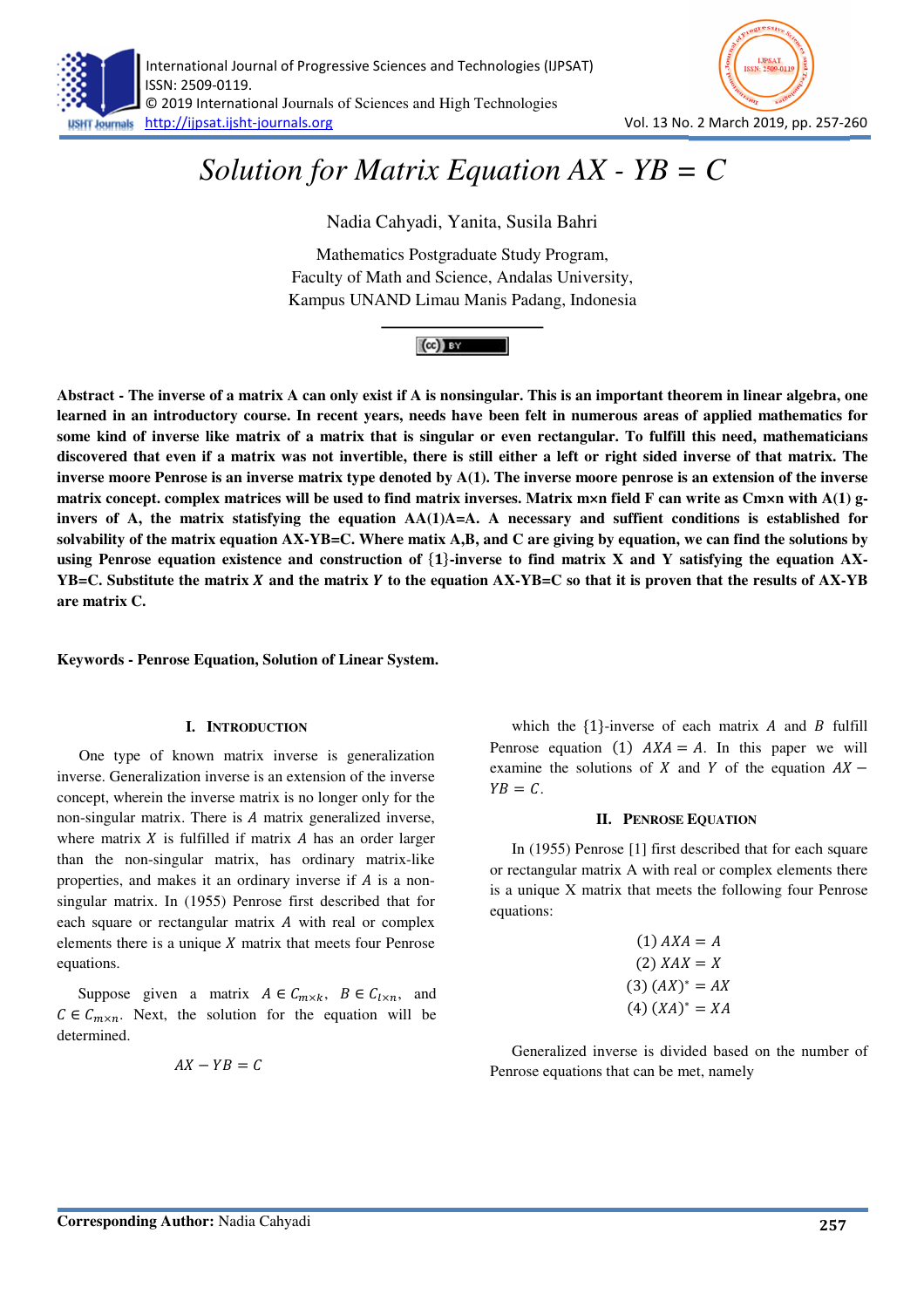${1}$ -inverse,  ${1,2}$ -inverse,  ${1,2,3}$ -inverse,  ${1,2,4}$ -inverse, and  $\{1,2,3,4\}$ -inverse.

## **III. EXISTENCE AND CONSTRUCTION OF {1}-INVERSE**

Theorem 3.1. [1] Suppose  $A \in C_{m \times n}$  with  $rk(A) = r$ ,  $E \in C_{m \times m}$  and  $P \in C_{n \times n}$  are non-singular matrix such that

$$
EAP = \begin{bmatrix} I_r & K \\ 0_{(m-r)\times r} & 0_{(m-r)\times (n-r)} \end{bmatrix},
$$

where  $K \in C_{r \times (n-r)}$ , then {1}-inverse of A can be found from following partition matrix

$$
A^{(1)} = \begin{bmatrix} I_r & 0_{r \times (m-r)} \\ 0_{(n-r) \times r} & L \end{bmatrix} E.
$$

Proof. Suppose that  $P \in C_{n \times n}$  and  $E \in C_{m \times m}$  are both non-singular matrices, then there is  $P^{-1} \in C_{n \times n}$  such that  $P^{-1}P = PP^{-1} = I_n$  and  $E^{-1} \in C_{m \times m}$  so that E  $E^{-1}E =$  $EE^{-1} = I_m$ . Notice that:

$$
EAP = \begin{bmatrix} I_r & K \\ 0_{(m-r)\times r} & 0_{(m-r)\times (n-r)} \end{bmatrix}
$$
  
\n
$$
E^{-1}EAPP^{-1} = E^{-1} \begin{bmatrix} I_r & K \\ 0_{(m-r)\times r} & 0_{(m-r)\times (n-r)} \end{bmatrix} P^{-1}
$$
  
\n
$$
(E^{-1}E)A(PP^{-1}) = E^{-1} \begin{bmatrix} I_r & K \\ 0_{(m-r)\times r} & 0_{(m-r)\times (n-r)} \end{bmatrix} P^{-1}
$$
  
\n
$$
A = E^{-1} \begin{bmatrix} I_r & K \\ 0_{(m-r)\times r} & 0_{(m-r)\times (n-r)} \end{bmatrix} P^{-1}
$$

It will be shown  $A^{(1)}$  is the  $\{1\}$ -inverse of A. Note that

$$
AA^{(1)}A = E^{-1} \begin{bmatrix} I_r & K \\ 0_{(m-r) \times r} & 0_{(m-r) \times (n-r)} \end{bmatrix} P^{-1} P \begin{bmatrix} I_r & 0_{r \times (m-r)} \\ 0_{(n-r) \times r} & L \end{bmatrix} E E^{-1} \begin{bmatrix} I_r & K \\ 0_{(m-r) \times r} & 0_{(m-r) \times (n-r)} \end{bmatrix} P^{-1}
$$

$$
= E^{-1} \begin{bmatrix} I_r & K \\ 0_{(m-r) \times r} & 0_{(m-r) \times (n-r)} \end{bmatrix} P^{-1}
$$
  
= A

So, it is prove that matrix  $A^{(1)}$  is the  $\{1\}$ -inverse of A.

#### **IV. SOLUTION OF LINEAR SYSTEM**

In this section we will discuss the application of  $\{1\}$ inverse which has been obtained from the existence and construction of  $\{1\}$ -inverse on linear system solutions in the case of non-singular matrix.

Theorem 4.1. [1] Suppose that  $A \in C_{m \times n}$ ,  $B \in C_{p \times q}$ , and  $C \in C_{m \times q}$ . Then matrix equation.

$$
AXB = C,\t(4.1)
$$

Is consistent if and only if, for  $A^{(1)}$ ,  $B^{(1)}$ ,

$$
AA^{(1)}CB^{(1)}B = C,\t\t(4.2)
$$

or equivalent to

$$
AA^{(1)}C = C \text{ and } CB^{(1)}B = C,
$$

with general solution

$$
X = A^{(1)}CB^{(1)} + YA^{(1)}AYBB^{(1)}.
$$

for arbitrary  $Y \in C_{n \times n}$ .

Proof. ( $\Rightarrow$ ) It will be proved that  $AA^{(1)}CB^{(1)}B = C$ . Suppose that X fulfills equation  $(4.1)$ , then then there are  $A^{(1)}$  and  $B^{(1)}$  which meet Penrose {1}-inverse, so

$$
AA^{(1)}AXBB^{(1)}B = C.
$$
  

$$
AA^{(1)}CB^{(1)}B = C
$$

 $(\Leftarrow)$  It wil be proven that  $AXB = C$ . Based on equation (4.2) there is  $AA^{(1)}CB^{(1)}B$  wich satisfies the equation (4.1). Suppose that  $A^{(1)}CB^{(1)} = X$  so

$$
AA^{(1)}CB^{(1)}B = C,
$$
  

$$
AXB = C.
$$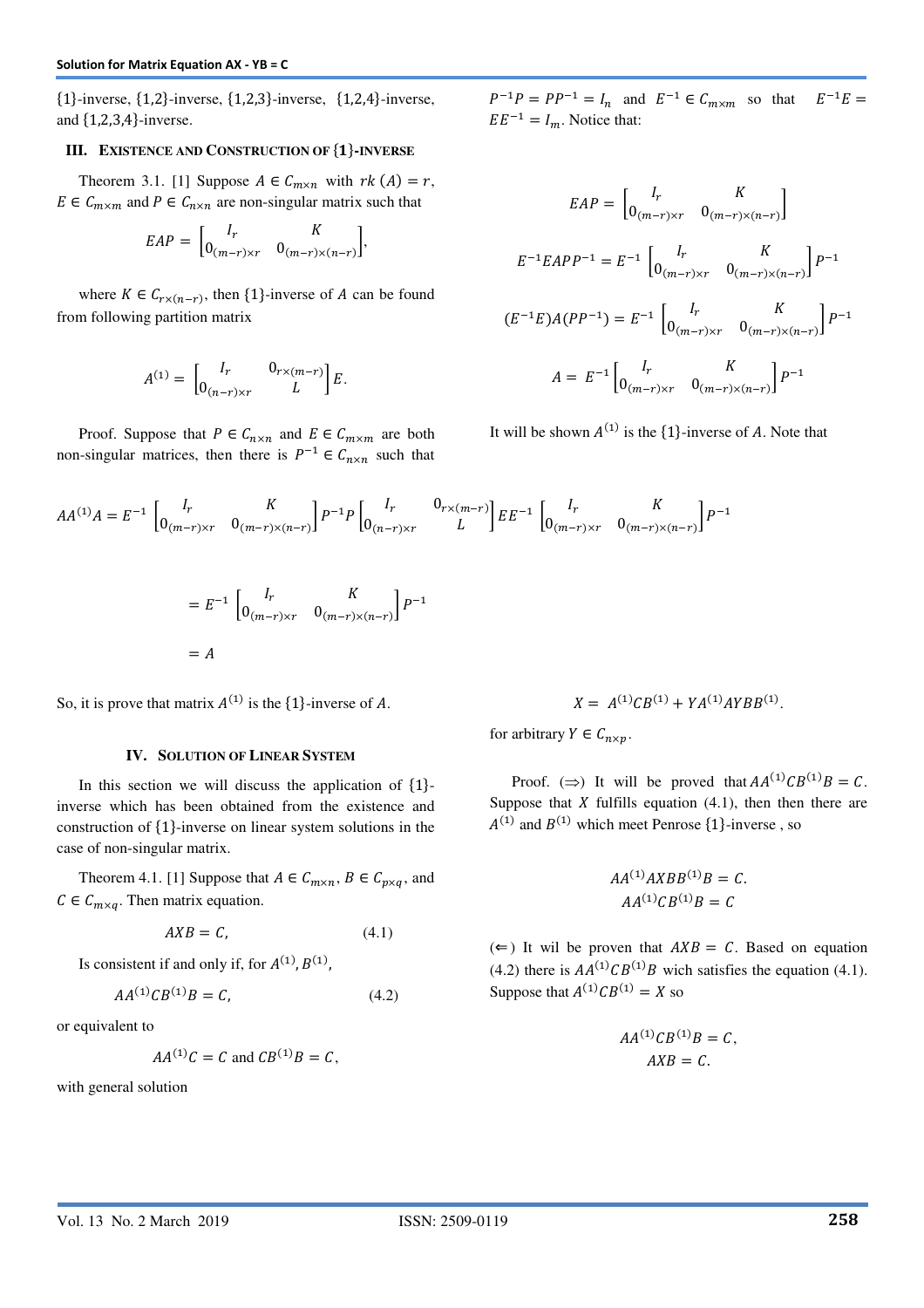$$
X = A^{(1)}CB^{(1)}
$$
  
\n
$$
X_0 = Y - A^{(1)}AA^{(1)}YB^{(1)}BB^{(1)},
$$
  
\n
$$
X_0 = Y - A^{(1)}AYBB^{(1)}.
$$

so that obtained  $X_0 = Y - A^{(1)}AYBB^{(1)}$  which satisfies  $AXB = 0$ . Because  $X = A^{(1)}CB^{(1)}$ and  $X_0 = Y A^{(1)}AYBB^{(1)}$ , then for each matrix X that meets the equation (4.1) a general solution is obtained, namely

$$
X = A^{(1)}CB^{(1)} + YA^{(1)}AYBB^{(1)}.
$$

### **V. SOLUTION OF MATRIX EQUATION**  $AX - YB = C$

Theorem 5.1. [2] Suppose that  $A \in C_{m \times k}$ ,  $B \in C_{l \times n}$ , and  $C \in C_{m \times n}$ . Equation

$$
AX - YB = C \tag{5.1}
$$

Has solution  $X \in C_{k \times n}$ , and  $Y \in C_{m \times l}$ , if and only if

$$
(I - AA^{(1)})C(I - B^{(1)}B) = 0, \t(5.2)
$$

The general solution of equation (5.1) has a form

$$
X = A^{(1)}C + A^{(1)}ZB + (I - A^{(1)}A)W, \qquad (5.3)
$$
  
 
$$
Y = -(I - AA^{(1)})CB^{(1)} + Z - (I - AA^{(1)})ZBB^{(1)}.
$$
 (5.4)

for arbitrary  $W \in C_{k \times n}$  and  $Z \in C_{m \times l}$ .

Proof. ( $\Rightarrow$ ) It is given  $AX - YB = C$ , it will be proved necessary conditions  $(I - AA^{(1)})C(I - B^{(1)}B) = 0$ , of equation (5.1) is fulfilled, by multiplying  $(I - AA^{(1)})$  on the left in the two segments equation  $AX - YB = C$ ,

$$
(I - AA^{(1)})AX - YB = (I - AA^{(1)})C,
$$
  
AX - YB - AX + AA<sup>(1)</sup>YB = C - AA<sup>(1)</sup>C,  
AA<sup>(1)</sup>YB - YB = C - AA<sup>(1)</sup>C,

Then by multiplying  $(I - BB^{(1)})$  on the right on the two segments, it will become

$$
(AA^{(1)}YB - YB)(I - BB^{(1)})
$$
  
=  $(C - AA^{(1)}C)(I - BB^{(1)})$ ,  

$$
(C - AA^{(1)}C)(I - BB^{(1)}) = 0,
$$
  

$$
(I - AA^{(1)})C(I - B^{(1)}B) = 0.
$$

So that it is proven that equation (5.1) satisfies equation  $(5.2).$ 

 $(\Leftarrow)$  To prove the sufficient condition of equation (5.1), given  $(I - AA^{(1)})C(I - B^{(1)}B) = 0$ ., it will be proved  $AX - YB = C$ . Select  $X = A^{(1)}C$  and  $Y = -(I AA^{(1)}CB^{(1)}$ , then

$$
(I - AA^{(1)})C(I - B^{(1)}B) = 0,
$$
  
\n
$$
C[(I - AA^{(1)})(I - B^{(1)}B)] = 0,
$$
  
\n
$$
AA^{(1)}C + (I - AA^{(1)})CB^{(1)}B = C,
$$
  
\n
$$
AX - YB = C.
$$

Next, it will be proven that the general solution in equations (5.3) and (5.4) fulfills equation (5.5). Use the matrix  $X$  and  $Y$  given in equations (5.3) and (5.4) to equation  $(5.1)$  for each W and Z. To show this matrix is a general solution of equation (5.1), given  $X_0 \in C_{k \times n}$  n and  $Y_0 \in C_{m \times l}$  which one

$$
AX_0 - Y_0B = C, \t(5.5)
$$

with  $W = X_0$  and  $Z = Y_0$  equations (5.3) and (5.4) become

$$
X = A^{(1)}C + A^{(1)}ZB + (I - A^{(1)}A)W,
$$
  
=  $X_0 - A^{(1)}ZB + (I - A^{(1)}A)$ 

and

$$
Y = -(I - AA^{(1)})CB^{(1)} + Z - (I - A^{(1)}A)ZBB^{(1)}
$$

$$
= Y_0 - (I - AA^{(1)})(Y_0B + C)B^{(1)},
$$

Which shows the solution of equation (5.1) that is  $X = A^{(1)}C$  and  $Y = -(I - AA^{(1)}CB^{(1)})$ . So that  $X = X_0$  and  $Y = Y_0$  fulfill equation (5.5) and equivalent with equation  $(5.1)$ . So, it is proven that equation  $(5.3)$  and equation  $(5.4)$ are general solutions of equation (5.1).

So, the solution for the matrix equation  $AX - YB = C$ is as follows

$$
X = X_0 - A - (AX_0 - Y_0B - C),
$$
  
\n
$$
Y = Y_0 - (I - AA^{(1)})(Y_0B + C)B^{(1)},
$$

for arbitrary  $W \in C_{k \times n}$  and  $Z \in C_{m \times l}$ .